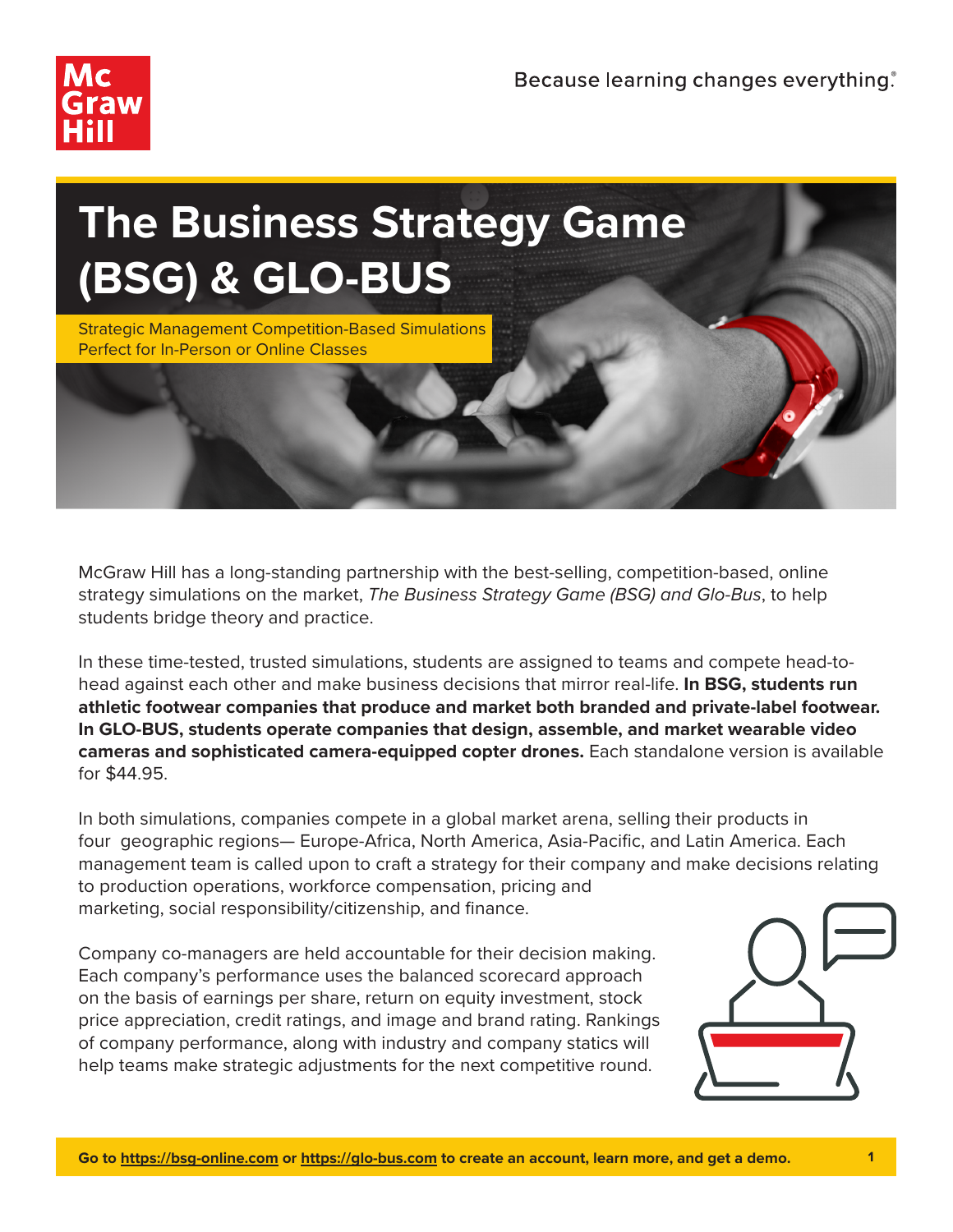Any well-conceived, well-executed, competitive approach is capable of succeeding, provided it is not overpowered by the strategies of competitors or defeated by the presence of too many copycat strategies that dilute its effectiveness.

All course materials are accessed through the same gateway - the Instructor Center for you and the Corporate Lobby screen for students.



## **Key Features**

- ☑ **Online Availability 24/7/365**
- ☑ **Windows/Mac Compatability**
- ☑ **Built-in Collaboration Tools** enable each student team to have online group meetings to talk, work from the same screen, see projected outcomes of trial decision entries, and arrive at consensus actions to take — in person meetings are unnecessary. Instructors can easily join these meetings from their own PCs as well.
- ☑ **Automatic Grading** Company performances are scored automatically based on EPS, return on equity, stock price credit rating, and image rating.
- ☑ **A Variety of Optional Assignments including:**
	- **• Built-In Quizzes**
	- **• Peer Evaluations**
	- **• Three-Year Strategic Plan**
	- **• A Company Presentation**, at the conclusion of the simulation, enables each team to prepare PPTs to describe their strategy and summarize their company's performance to the class, instructor, or outside board of directors.
	- **• Learning Assurance Reports**, the first provides empirical data on 9 measures of proficiency, business know-how, and decision-making skills; the second is a postsimulation comprehensive exam ranking how well your students performed vis-à-vis students playing the simulation worldwide over the past 12 months.

We also have a **BSG/GLO-BUS Valuepak offer** that consists of the simulation and concise, etext for \$99.95. It includes 12 chapters and a 276-page digital text of *STRATEGY: Core Concepts and Analytical Tools,* 6th edition (2020-2021) by Arthur Thompson. You can add optional cases from their Library for \$5 for each case. Click [here](https://www.mheducation.com/highered/highered/discipline-detail/management/simulations.html) to learn more about the Valuepak offer.